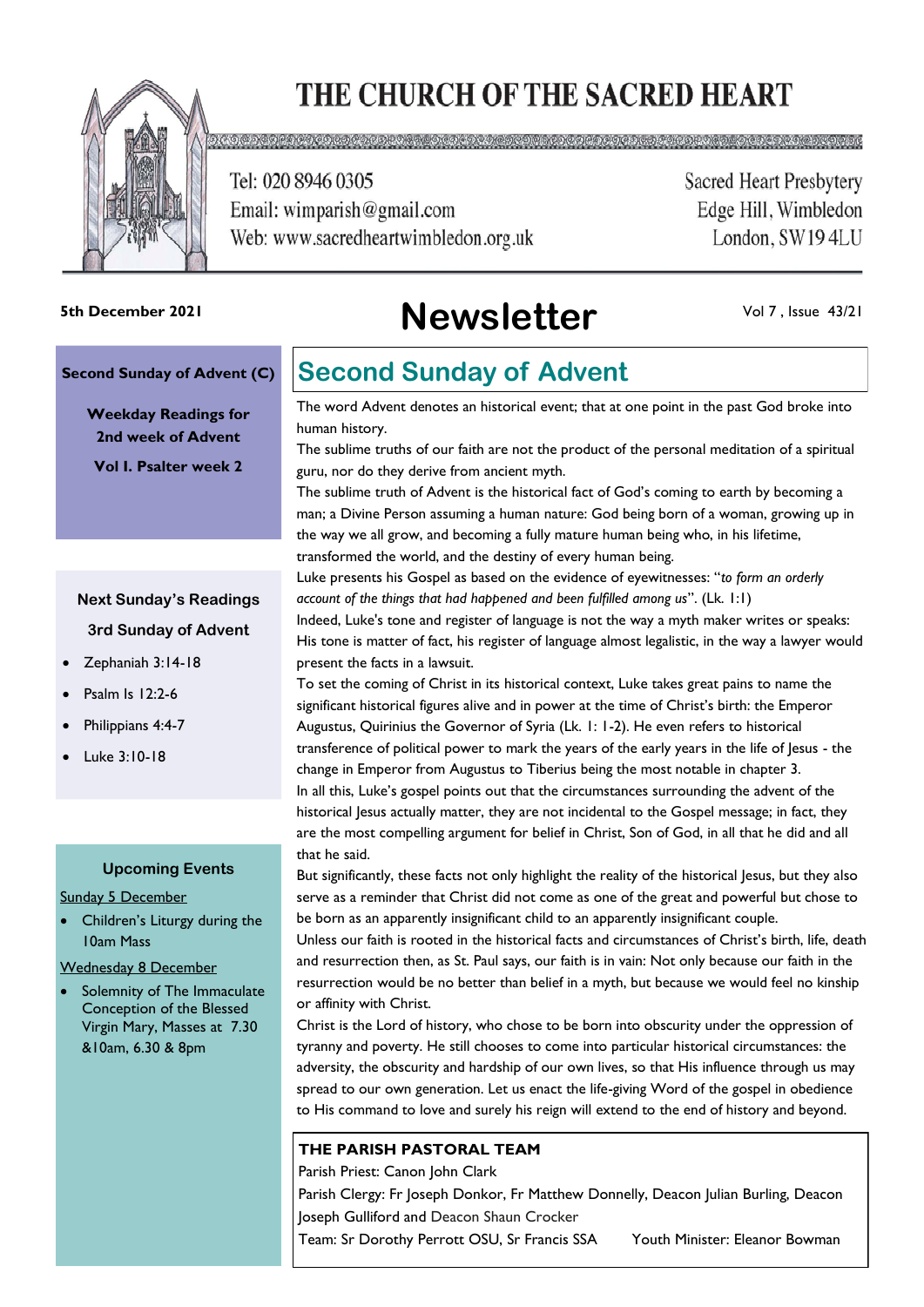### **JOURNEY TO THE NATIVITY**

Daily Advent reflection booklets and the *'My Advent Day by Day*' booklets are now available at the back of church. Lovely resources to help us prepare for the arrival of Jesus this Christmas.

### **CHRISTMAS CARDS**

A variety of Christmas Cards are now available at the Parish Office.

### **FROM DANIEL & RACHEL SYNOD DELEGATES**

"We would like to thank everyone who attended for Expo-



sition of the Blessed Sacrament and prayers offered for the Synod. We are looking at some more ways to *'listen to your voices'* and are open to hear your suggestions. We would love to hear any of your ideas. In the next few weeks, we will be meeting with the Clergy to hear from them. We are looking forward to completing a listening and art activity with year 6 children from Sacred Heart Primary school.

We invite parishioners to come along to join us at the Continental Breakfast on Sunday 19 December after morning masses to listen to your thoughts and share ideas for the Synod. We are also looking at ways to reach out to the wider community. Your help, ideas and suggestions are really valued & important so please share these with us via email. Thank you for your continued support." [dan.gulliford@gmail.com](mailto:dan.gulliford@gmail.com)  [purvis.rachel@gmail.com](mailto:purvis.rachel@gmail.com)

### **Parish News**

### **SOLEMNITY**

On Wednesday 8 December, the Solemnity *of The Immaculate Conception of the Blessed Virgin Mary,* we will be celebrating Masses at 7.30 & 10am and at 6.30 & 8pm.

### **OFFICE & RECEPTION HOURS**

Please note that the Parish Office and Reception will be closed from Thursday 23 December. We will reopen again on Tuesday 4 January 2022.

### **CHRISTMAS MASS TIMES**

Christmas 2021 time booklets will be available from next week at the back of the church. Please refer to the booklets for Mass times.

**VACANCY**

Our parish is looking for an Accounts Manager (PT 19 hrs/week), someone with good administrative skills to manage the day-to-day finances of this large parish and to assist with Health & Safety and Safeguarding procedures. For further details please download the job description and application form from the parish website https://www.sacred heartwimbledon.org.uk . Applications due by 13 December.

#### **FIRE WARDENS - VOLUNTEERS**

We still need more Fire Wardens for all Masses, especially for the 6.30pm

Saturday Vigil Mass and 10am Mass.

If you are willing to volunteer for this essential duty, please give your name and contact details to the Parish Office. Thank you for your support!

### **UPDATING THE SICK LIST**

We would like to bring the list for prayers for the sick of our parish up to date and kindly ask parishioners to notify the parish office from next week if they want to have names mentioned in the newsletter & bidding prayers. Please bear in mind that individuals must explicitly agree for their names to be mentioned.

### **Announcements**

### **EXPOSITION**

Please note that there will be no morning Expositions on the following dates: evening of 8 December, 10, 15 & 17 December.

**PENITENTIAL SERVICE** A penitential service will be held in the church on Friday 17 December at 8pm.

### **CRIB SERVICE**

There will be a Crib Service This year's Parish Crib on Christmas Eve (24 Dec at 3.30pm). The rehearsal is on Thursday 23 December from 10.40am - 12noon for children aged 4+ who would like to be involved. All older children from 8+ wishing to read, please contact Rachel Marshall at rachel@marshall email.net. Offers of help from parents are most welcome!

### **CRIB APPEAL 2021**

Appeal will be in support of *Christian Care Merton*, more details to follow.

### **NEW YEAR'S EVE**

Parishioners are invited to celebrate Midnight Mass on Friday 31 December at 12pm (there will be Exposition & Benediction between 11-12pm).

### **Parish Organisations**

### **SH ENVIRONMENT GROUP**

Tree Planting: Join us after the 10am Mass on Sunday 12 December to plant new saplings in the parish orchard. A really fun way to get involved in making our parish as green as possible!

### **BEREAVEMENT SUPPORT**

Because of the clash with Christmas, our next drop-in session will be on the previous Saturday 18 December from 10.30- 11.30am in the Parish Lounge. The Bereavement Team invites everyone

experiencing loss in their lives, no matter how long ago, to drop in for a coffee and a chat.

For more information please see our Parish Website or call 07702 339 000 between 9am -5pm.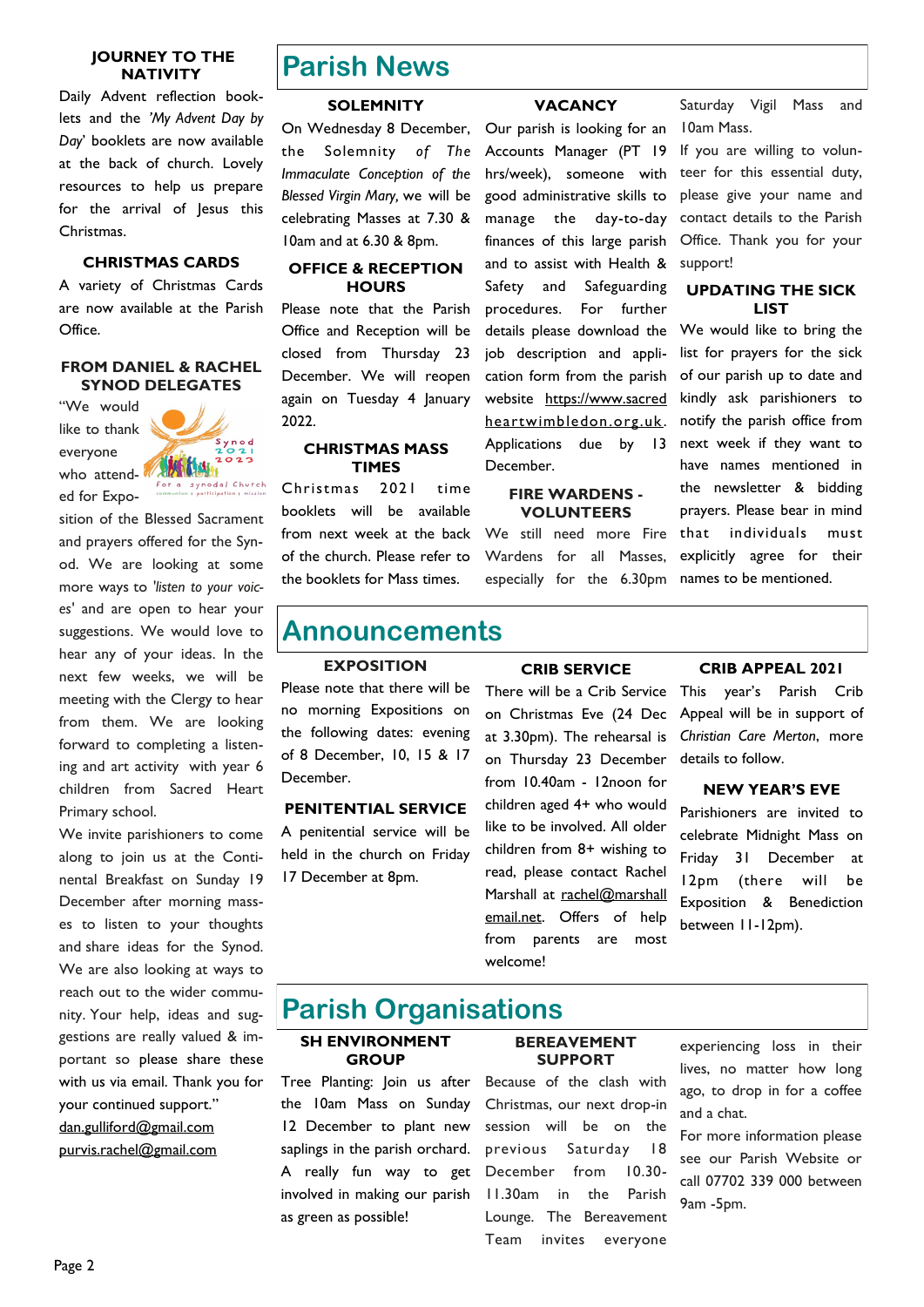## **Social & Cultural**

### **PARISH CHRISTMAS LUNCH 2021**

Invitation & volunteer forms for this year's Christmas lunch are available at the back of the church and at the Parish Office. Please fill in the form and return it to the Presbytery.

### **CAROLS BY CANDLE-LIGHT**

Join the Friars at Aylesford Priory on Thursday 10 Dec at 7.17pm for some traditional carol singing, accompanied by the Medway Towns Brass Band, and treat yourself to a hot drink & mince pies on sale afterwards in the 13th century Pilgrims' Hall, pre-booked tickets only (call 01622 717 272, adults £4.50, under 16 free). All most welcome! The Friars, Relic Chapel Aylesford ME20 7BX.

### **J.S. BACH CHRISTMAS ORATORIO**

Bach's music conjures up the joy and comfort of

will be performed on Saturday 18 December 7pm at St John's, Spencer Hill with the excellent Choir of the 21st Century, marvellous baroque players and wonderful soloists, including Colette Boushell, Rebecca Leggett, David de Winter, Michael Laferty; tickets: £20 (£15 concs), www.wegottickets. com/event/530837/ or at the door.

Christmas very beautifully: Bach's Christmas Oratorio

### **JESUIT REFUGEE SERVICE APPEAL**

The Jesuit Refugee Service (JRS) is an intl. Catholic organisation with a mission to accompany, serve and advocate for the rights of refugees and other forcibly displaced persons and is supporting destitute refugee friends through distributing food, toiletries and clothes and we urgently need donations of the following items: · Nappies (especially size 6, and also sizes 4 ,5, 7 & 8), · Men's and women's trainers (in good condition), · Winter clothes for children and adults, · Travel bags with wheels

Please leave any donations at 1 Malcolm Rd Wimbledon SW19 4AS. For queries/to arrange collection of donations please contact Kathy Gogarty (07788432503) or visit *irsuk.net.* 

## **Exploring our Faith**

**CATH. SPIRITUALITY NETWORK RETREAT**

The CSN is holding an online Advent Day of Reflection on Sat 11 Dec from 10.30pm: it will draw into the mystery of Godwith-us with David Tobin IC, Mary Nono, Shirley Taylor & Tomy Rockey CP. Reflecting on our passage through the weeks of Advent as we negotiate global events and personal experiences. To book contact catholicspirituality [network@gmail.com](mailto:catholicspiritualitynetwork@gmail.com) (invited donations £10-15).

**A DAY WITH MARY** A *Day with Mary:* Sat 11 Dec at St Mary's, Wellesley Rd,

Croydon CR0 2AR, 9.30am-5.30pm; celebrant & preacher Fr Patrick Feyisetan, Exposition & Procession of the Blessed Sacrament, Sermons on Our Lady by Fr Charles Soyombo, Meditations on the Passion of Our Lord (adaywithmary.org).

### **DIES DOMINI**

To hold up the vital, indispensable and irreplaceable place of the Eucharist in our lives, the Bishops' Conference of England and Wales have produced a series of discussions/ podcasts for Advent called *'Dies Domini - Keeping the Lord's Day Holy'* which invite

us to reflect carefully on our own situation. Advent is a season of peace and reconciliation in which we prepare for the coming of Christ at Christmas. The Bishops have spoken recently about the importance of our Sunday encounter with Christ through the Eucharist at Mass. The Eucharist is the source and summit of our spiritual and pastoral life, an inspiration that comes from Pope St John Paul II's Apostolic Letter of the same name from 1998. For more info and to follow the podcasts please visit https://www.cbcew.org.uk/the-

### *New to the Parish?*

*Please introduce yourself to a member of the Parish Team after Mass and register online at https://sacredheart wimbledon.org.uk/ or by filling in a registration form, available at the back of the church*.

### **VACANCIES**

Wimbledon College are looking to employ

- a PT Careers Leader, Closing date for applications is Monday 6 December.

- a Pastoral Support Assistant for their SEN Department, Closing date for applications is Thursday 9 December.

Further information for both posts is available on the website of the College (www.wimb [ledoncollege.org.uk\),](http://www.wimbledoncollege.org.uk/) or please contact hr@wimbledoncollege [.org.uk](mailto:hr@wimbledoncollege.org.uk) or call 020 8879 9323.

#### **SACRED HEART CATH. PRIMARY SCHOOL**

'Learning in Love': The parish primary school for ages 2-11. Reception and nursery places available for September 2022. To arrange a headteacher's tour, please call 020 8942 0215 or email school@sacredheart. merton.sch.uk. Ofsted: Good Provider; S48: Outstanding. Burlington Road, New Malden, London KT3 4ND.

### **SAFEGUARDING**

day-of-the-lord/.

It is the policy of the Catholic Church in England and Wales to report all allegations of abuse to statutory authorities, regardless of whether the abuse occurred recently or in the past, or whether the accused person is living or deceased. If you are concerned about the welfare of a child or adult at risk, do not delay in contacting the police, using 999 if a child or adult is believed to be in immediate danger. Further safeguarding information can be found on the parish website.